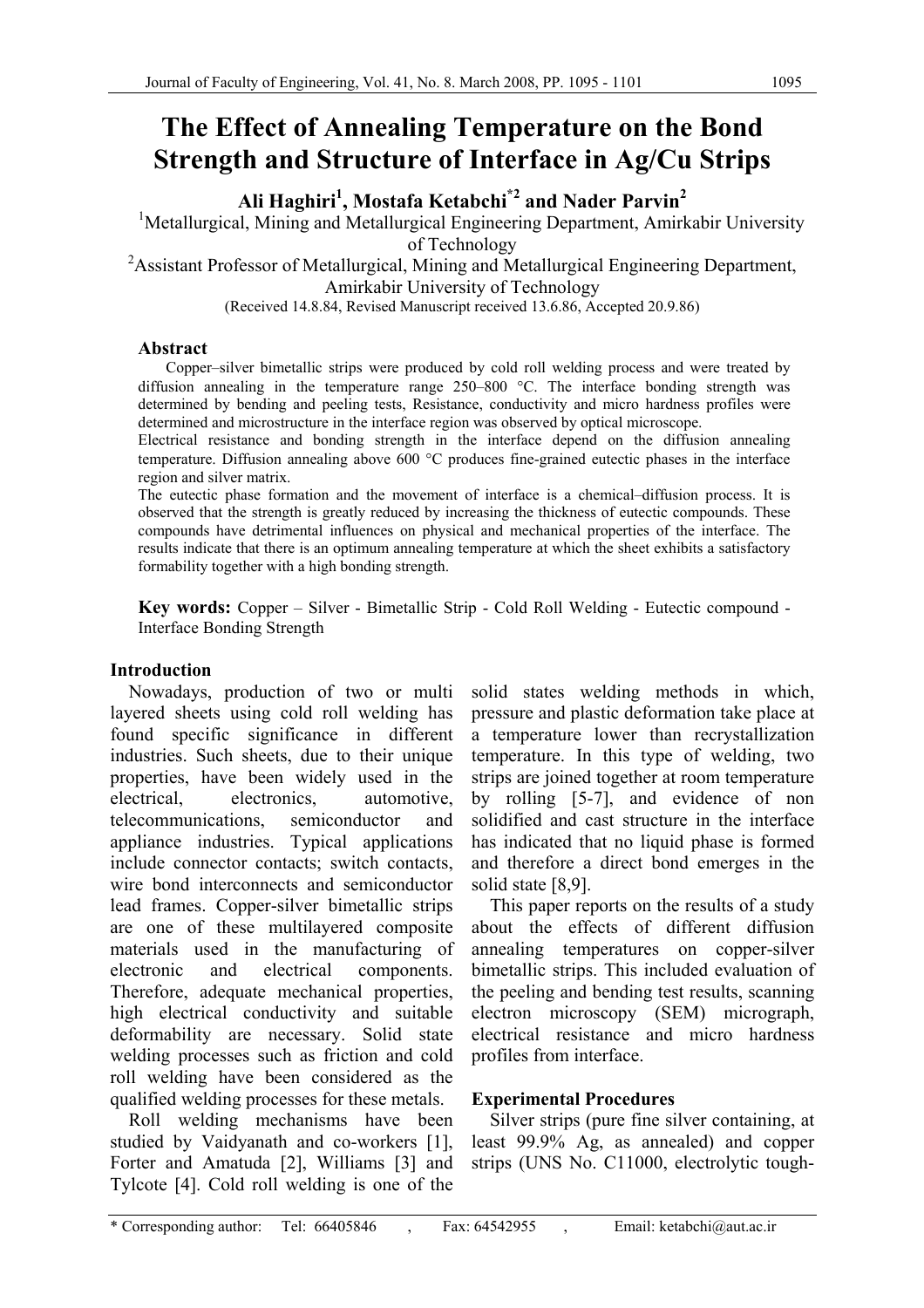room temperature.

## **Cladding Process Cleaning**

Before the cladding process begins, strip surfaces are thoroughly cleaned to remove all surface contaminants such as oil, water and metal oxides.

Pickling in solutions containing 4 to 15 vol% sulfuric Acid or 40 to 90 vol% hydrochloric acid is performed for the removal of oxides formed on the surface of copper and silver strips.

# **Bonding**

Following the cladding process, the metals are fed through heavy rollers where their atoms approach to within ten or twenty atom diameters of each other. This results in an interaction of electromagnetic forces and the formation of a physical bond [10].

In this step, roll surfaces are cleaned by aceton, until the surface roughness of the rolls is increased. The thickness is reduced by 65% by sufficient pressure to force the metal surface into intimate contact and to establish a bond between the metals.

# **Heat Treating**

The composite is then subjected to heat treatment. This promotes diffusion between the metals, resulting in a permanent metallurgical bond. Diffusion annealing was carried out for 20 hours at six temperatures in the range 250-800 °C.

# **Experiments**

For evaluating the bond strength of samples a 15KN tensile testing machine was used and the mean peeling force of welded layers was measured. Schematic diagram of peeling test is shown in Figure1. The peeling force was measured using the following relation:

Peeling 
$$
force = \frac{mean - tearing - force}{length - of - bond} \frac{N}{cm}
$$
 (1)

The strip specimens were reversibly bent between zero and 90 degrees at room temperature until the bonding interface

pitch copper, as annealed) were roll welded at separated locally or one of the strips cracked [11].

> Schematic diagram of the test method used to evaluate the interface bonding level of the Cu-Ag bimetallic specimens is shown in Figure 2. (Two tests were done and mean numbers were recorded.)

> The electrical resistance of Ag/Cu samples was measured using a high precision microohmmeter. The micro-ohmmeter was passing a certain current (I) parallel to layers of sample and measured the potential difference between two points of the sample with defined distance (L) of the bimetal by dividing the difference of potential to the passing current, i.e.;

$$
R = \frac{\Delta V}{I} \tag{2}
$$

The other dimensions of the sample (width and thickness) were measured by a micrometer and then the resistivity  $(\rho)$  was calculated from the electrical resistance  $(R)$ , length (*L*) and thickness cross section area (*S* ) of the sample using the following relation:

$$
\rho = \frac{R.S}{L} \tag{3}
$$

The metallographic samples were cut longitudinally, and then ground, polished, and etched in a solution of 50 ml 6% hydrogen peroxide and 50 ml ammonia for 20 s [11].

# **Results**

# **Evaluation of bond strength by peeling test**

The bond strength is decreased with increasing the annealing temperature. The variation of peeling force versus annealing temperature is shown in Figure3. There is a critical annealing temperature at which the bond strength is reduced sharply and a ductile to brittle behavior is observed. In this investigation the critical annealing temperature was about 550 °C.

# **Evaluation of bond strength by bending test**

Eutectic compounds are brittle and when these compounds are in interface affected on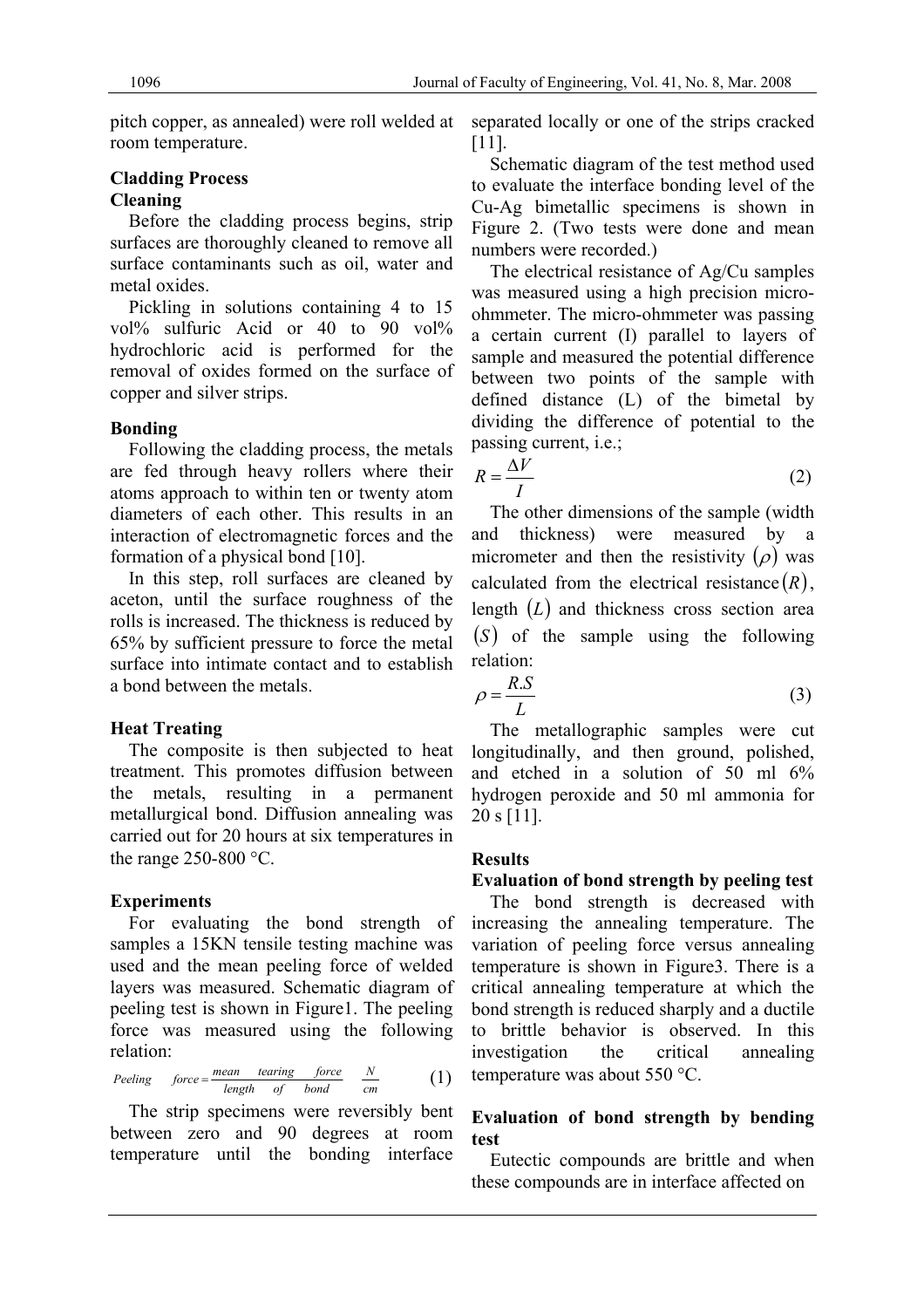bond strength. The repeatability is tested by two specimens. The numbers of reversible bends are listed in Table (3).

There is an optimum annealing temperature at which the sheet exhibits a satisfactory formability together with a high bonding strength. This Annealing temperature is between 500 and 600 °C.

| <b>Alloy</b>           | <b>Chemical</b><br>Composition,<br>Wt% | Common<br>Name                        | Heat<br><b>Treatment</b> | Hardness,<br>Hv 3Kgf | <b>Tensile</b><br>Strength,<br><b>MPa</b> |  |
|------------------------|----------------------------------------|---------------------------------------|--------------------------|----------------------|-------------------------------------------|--|
| $Cu$ -UNS<br>C11000    | 99.95% Cu                              | Electrolytic<br>Tough-Pitch<br>Copper | Annealed                 | 45                   | 250                                       |  |
| Pure<br>Fine<br>Silver | 99.9% Ag                               | Pure Fine<br>Silver                   | Annealed                 | 40                   | 150                                       |  |

#### **Table1: silver and copper specifications.**

#### **Table 2: pickling conditions for copper and silver base materials.**

#### Sulfuric Acid Bath

| <b>Constituent or Condition</b> | Amount                              |
|---------------------------------|-------------------------------------|
| <b>Sulfuric Acid</b>            | $15-20$ vol <sup>o</sup>            |
| 35% Hydrogen Peroxide           | $3-5$ vol <sup>o</sup>              |
| Water                           | Bal                                 |
| <b>Temperature of Solution</b>  | Room Temperature to 60 $^{\circ}$ C |
| <b>Immersion Time</b>           | 15 s to 5 min                       |

#### Hydrochloric Acid Bath

| <b>Constituent or Condition</b> | Amount                                |  |  |
|---------------------------------|---------------------------------------|--|--|
| <b>Hydrochloric Acid</b>        | 40-90 vol <sup>9</sup> / <sub>0</sub> |  |  |
| Water                           | Bal                                   |  |  |
| <b>Temperature of Solution</b>  | Room Temperature                      |  |  |
| <b>Immersion Time</b>           | $1-3$ min                             |  |  |

#### **Table 3: The number of reversible bends results for roll clad Cu-Ag bimetallic strips.**

| Annealed<br><b>As-Roll</b><br>Temperature,<br>Cladding<br>$\circ$ |     | 250 | 400 | 500 | 600  | 700 | 800 |
|-------------------------------------------------------------------|-----|-----|-----|-----|------|-----|-----|
| Specimen 1                                                        | 2a  | 2a  | 1a  |     | l 8b | 8a  | 2a  |
| Specimen 2                                                        | l a | 1a  | 1a  |     | 19h  | 7a  | 2a  |

a: specimen failure resulted from bonding interface separation.

b: specimen failure resulted from strip component cracking.

## **Table 4: Micro hardness (HV) profiles for bimetallic strip.**

| Annealed<br>Temperature,<br>$\rm ^{\circ}C$ | As-roll<br><b>Cladding</b> | 250   | 400   | 500   | 600   | 700   | 800  |
|---------------------------------------------|----------------------------|-------|-------|-------|-------|-------|------|
| <b>Silver Matrix</b>                        | 72                         | 50    | 40    | 38    | 35    | 30    | 30   |
| $60 \mu m$<br>to<br>interface               | 77.05                      | 61.3  | 52.58 | 52.58 | 50.8  | 50    | 50.1 |
| <b>Interface</b>                            | $\ast$                     | 53.51 | 51.24 | 42.44 | 49.11 | 57.47 | 60.1 |
| $60 \mu m$<br>to<br>interface               | 103.14                     | 99.54 | 81.27 | 79.74 | 77    | 73.15 | 73.2 |
| <b>Copper Matrix</b>                        | 125                        | 95    | 60    | 50    | 48    | 47    | 47   |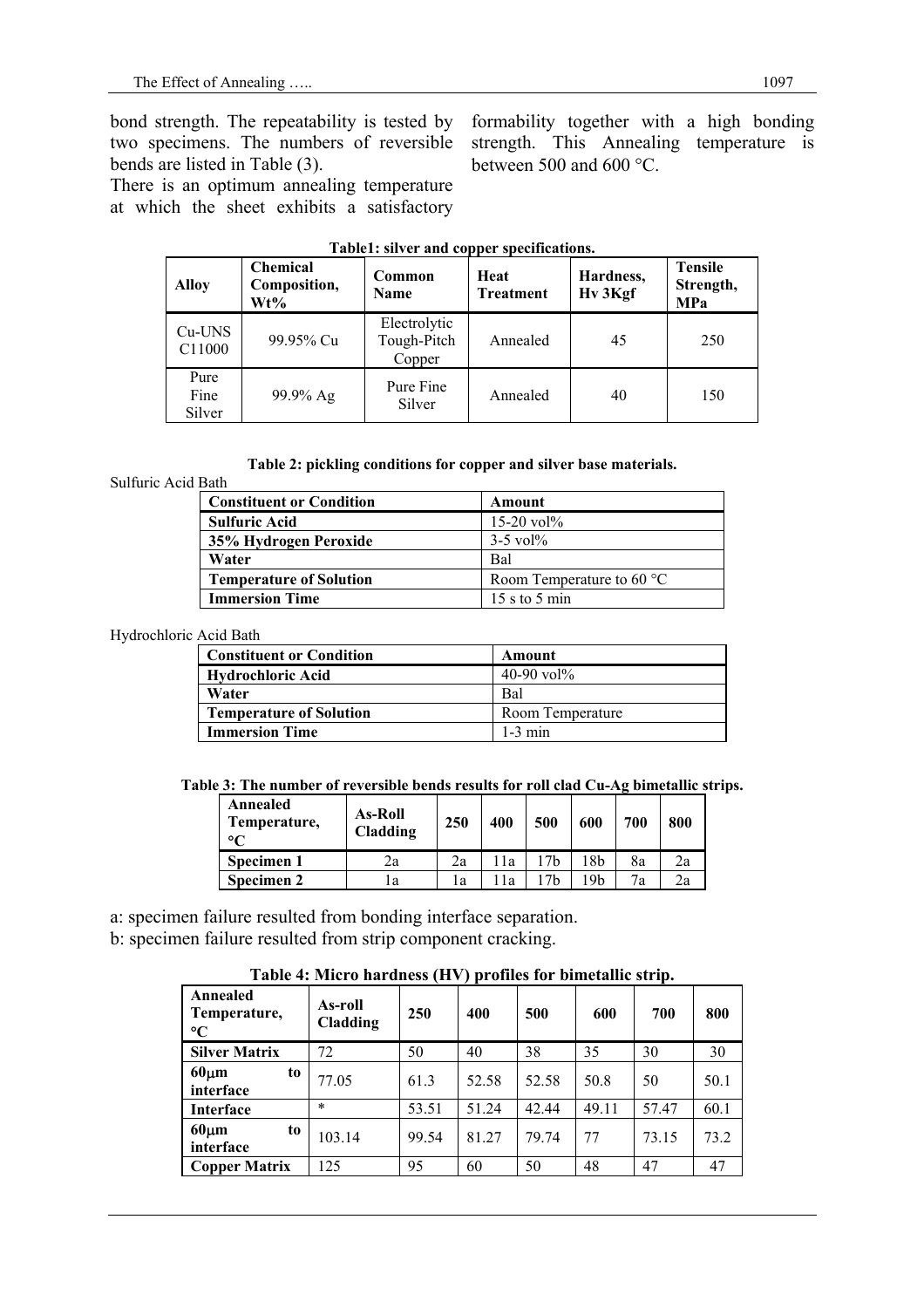

**Figure1: Schematic diagram of the peeling test.**  Failure after bending to a certain number



**Figure2: Schematic diagram of the bending test.** 



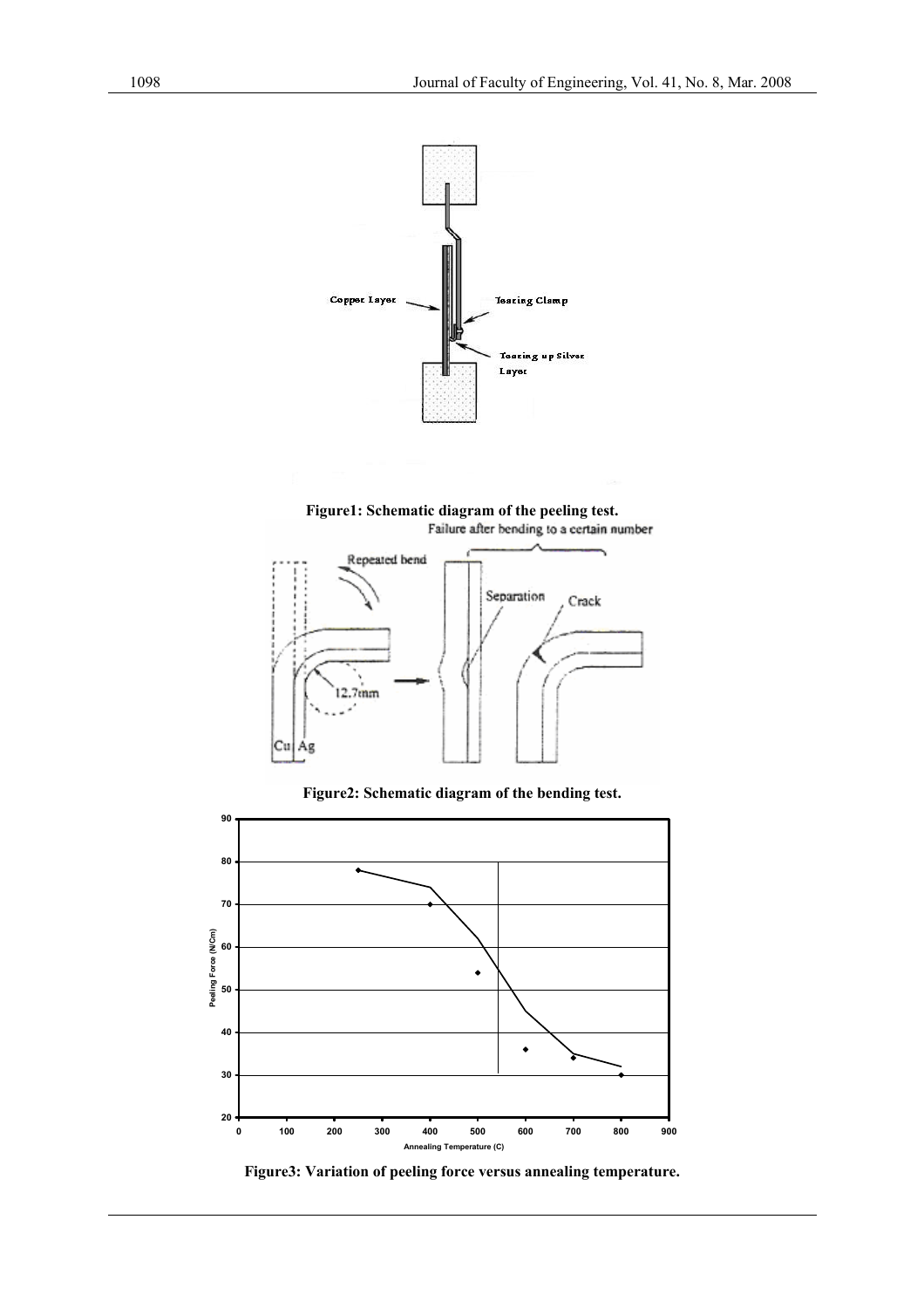

**Figure4: Hardness versus annealing temperature.** 

# **Evaluation of bond strength by micro hardness profiles**

Micro hardness results are shown in Table 4. Micro hardness in the interface of as rolled specimen was not available, because this specimen was not flat. These results show a decrease in hardness from 250 to 500 °C and then an increase from 600 to 800 °C. The minimum hardness is in 500 to 600 °C. Hardness values (HV) versus annealing temperature  $(^{\circ}C)$  is shown in Figure (4).

## **Resistance and Conductivity of the bimetallic strips**

Resistance and conductivity at various annealing temperatures are listed in Table (5). Conductivity decreases sharply with increasing in annealing temperature. The conductivity of eutectic compounds is much lower than copper and silver and with formation of these compounds the total conductivity reduces highly.

Microstructure in the interface (silver on up and copper on bottom) for as-rolled and annealing temperatures 500 and 800 °C are shown in Figure (5).

## **Discussions**

Whenever two clean metallic surfaces are pressed together, free electrons can move across the interface and form metallic bonds.

Highly conductive metals have many such free electrons. These bonds will increase in strength with temperature, due to the arrangement of atoms at the interface.

Considerable interdiffusion across the Ag/Cu interface occurs, with copper being the faster diffusing elements because the copper atom has a higher diffusion rate than the silver atom [12].

Copper-silver have a eutectic point at 779 °C. (at Cu-28.1%Ag composition) at a higher temperature the copper constituent in the silver matrix has a higher solubility than the silver constituent in the copper matrix. Copper atoms should make up the mainstream of the diffusion matter passing the original interface [12]. The Cu-rich secondary particles can precipitate in Ag-rich solid solution.

Some cavities or vacancies in the copper side may be accumulated during annealing treatment. The hardnesses of silver and copper are decreased for 250 to 500 °C and then are constant for 500 to 700 °C. The hardness in the silver component is generally lower than that in the copper component.

Hardness of the interface decreased for 250 to 500 °C and then increased for 500 to 700 °C annealing temperature. With further increasing of annealing temperature above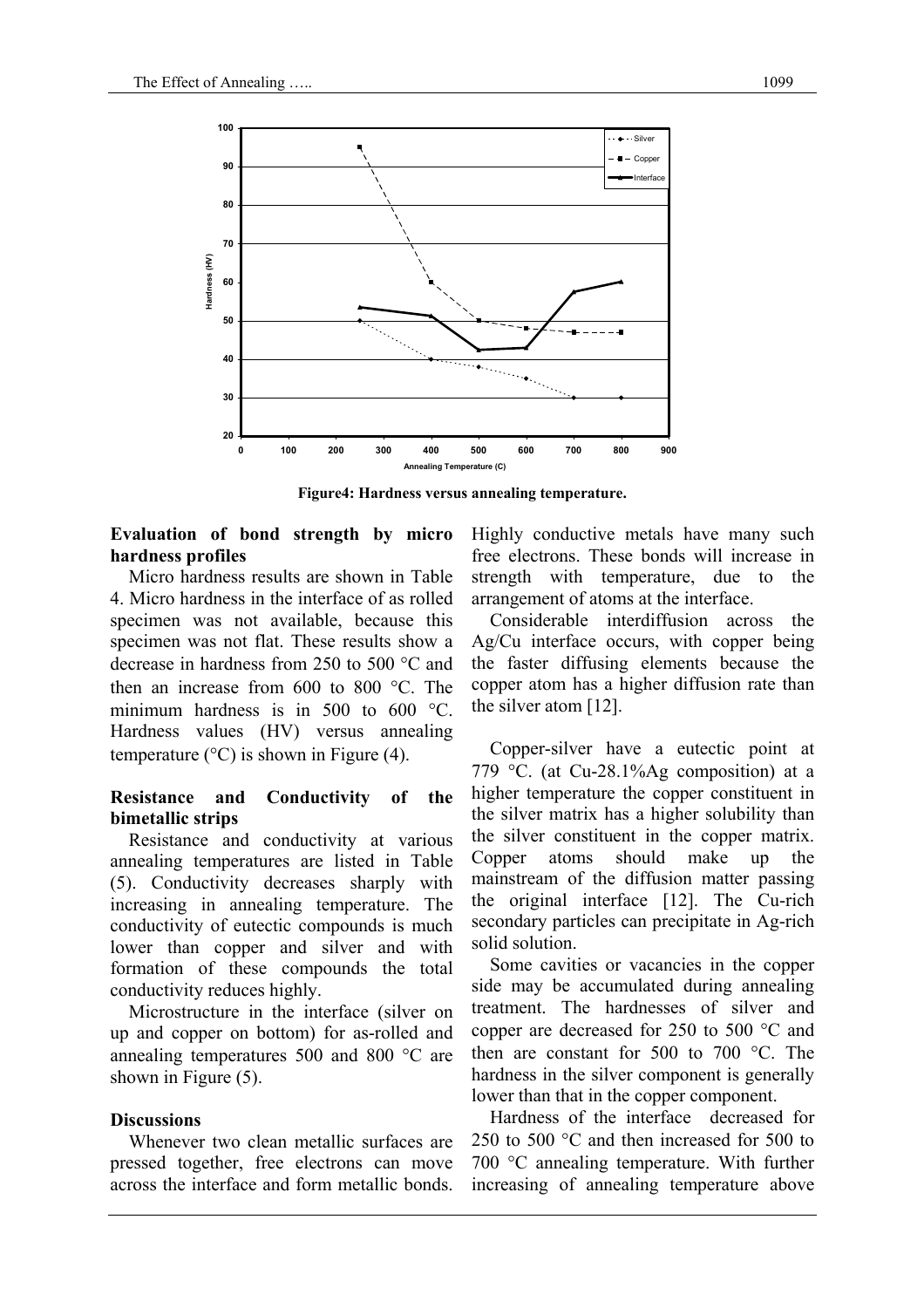500 °C, recrystallization occurred for silver and copper strips and the hardness of interface increased due to the formation of eutectic compounds. From 500 to 600 °C the lowest hardness of the interface, Figure (4), and the largest numbers of bends, Table (3), occurred.

Naturally, the Cu-rich secondary particles can precipitate from Ag-rich solid solution because the copper solubility in the silver matrix decreases with the reduction in temperature after diffusion treatment. Microstructure of the secondary phase particles precipitated in the fine grain area (silver side) next to interface fewer than 700 °C annealing is shown in Figure 5c. The copper side as-rolled clad shows the morphology of a mixture that includes

elongated grains and some finer recrystallized equiaxial grains since the recrystallization temperature of silver is lower than copper.

In both strip components (copper and silver) that annealed at 500 °C, are formed the equiaxial grains, therefore the toughness of both strip components is the best in this annealing temperature.

During the repeated deformation action, this pile-up produces a stress concentration next to the grain boundaries or to interfaces coincident with the coarse grain boundaries. This should promote the formation of fracture in the strip component or separation in the interface, leading to a reduction in the interface bonding level.

| <b>Fable 5.</b> Valiation of conductivity with annealing temperature.                                                           |                            |          |          |          |          |          |          |  |
|---------------------------------------------------------------------------------------------------------------------------------|----------------------------|----------|----------|----------|----------|----------|----------|--|
| Annealed<br>Temperature, <sup>o</sup> C                                                                                         | As-roll<br><b>Cladding</b> | 250      | 400      | 500      | 600      | 700      | 800      |  |
| <b>Elecrrical</b><br>resistance of<br>bimetallic strips<br>$\mu\Omega$                                                          | 22.42                      | 25.36    | 26.14    | 28.27    | 29.34    | 34.21    | 37.12    |  |
| <b>Bimetallic strips</b><br>electrical<br>conductivity<br>$\left($ <sub>mm</sub> $/\Omega$ <sub>mm</sub> <sup>2</sup> $\right)$ | 60169.49                   | 53194.01 | 51606.73 | 47718.43 | 45978.19 | 39432.91 | 36341.59 |  |

**Table 5: Variation of conductivity with annealing temperature.** 



**Figure 5: Microstructure of bimetallic strips a) as-rolled b) 500** °**C C) 800** °**C.**